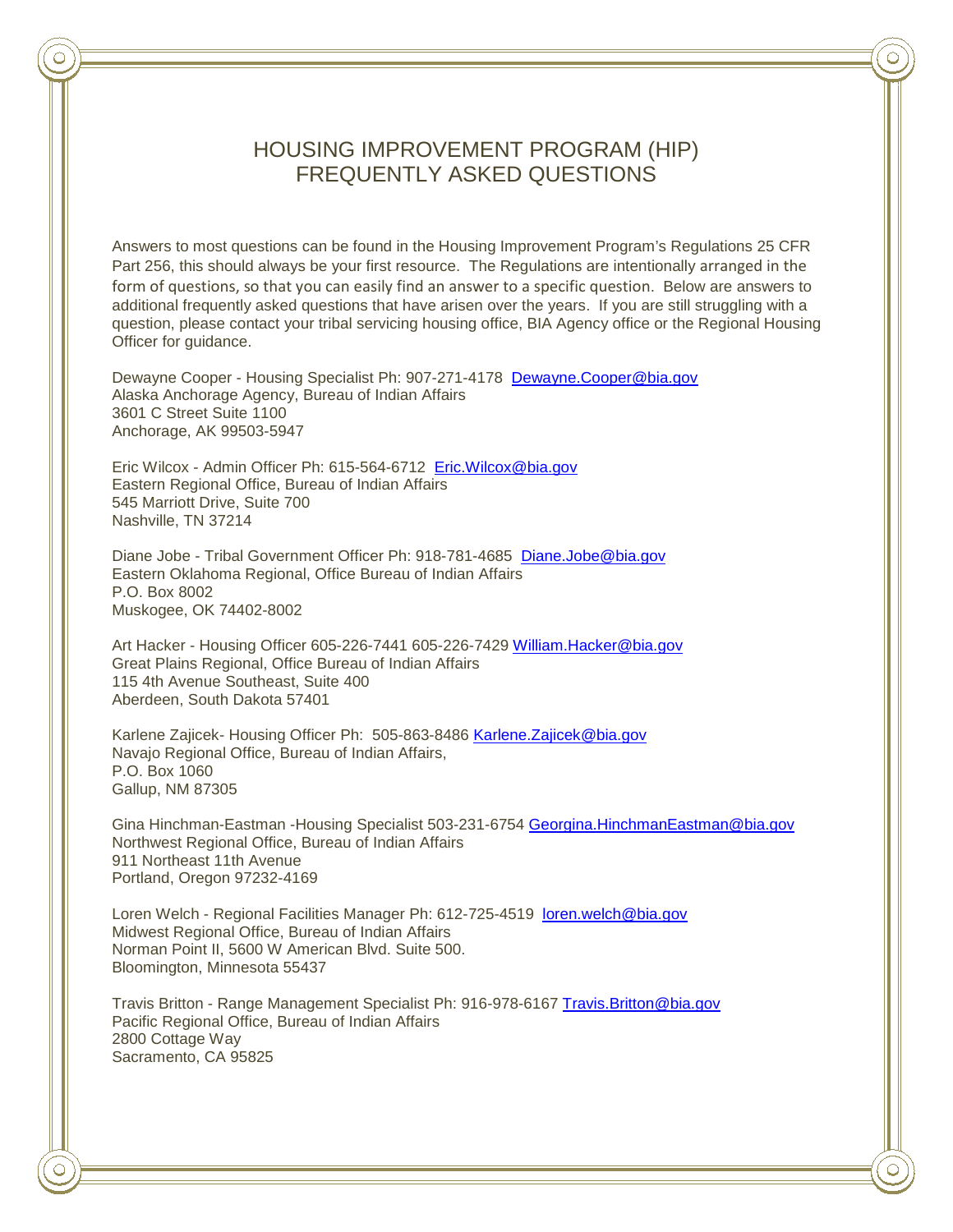Jo Ellen Cree - Housing / Indian Services Specialist Ph: 406-247-7964 [Cree.Jo-ellen@bia.gov](mailto:Cree.Jo-ellen@bia.gov) Rocky Mountain Regional Office, Bureau of Indian Affairs 2021 4th Avenue North Billings, MT 59101

Johnson, Roman - Housing Officer 405-247-6120 [Roman.Johnson@bia.gov](mailto:Roman.Johnson@bia.gov)  Southern Plains Regional Office, Bureau of Indian Affairs P.O. Box 309 Anadarko, OK 73005

Nancy Jones - Housing Officer Ph: 602-379-3083 Nancy.Jones@bia.gov Southwest Regional Office, Bureau of Indian Affairs 1001 Indian School Road Albuquerque, NM 87104-6567

Nancy Jones - Housing Officer Ph: 602-379-3083 [Nancy.Jones@bia.gov](mailto:Nancy.Jones@bia.gov) Western Regional Office, Bureau of Indian Affairs Arizona Bank Tower 2600 North Central Avenue 4th Floor Mail Room Phoenix, AZ 85004

Housing Improvement Program website information: [https://www.bia.gov/bia/ois/dhs/housing](https://www.bia.gov/bia/ois/dhs/housing-improvement-program)[improvement-program.](https://www.bia.gov/bia/ois/dhs/housing-improvement-program)

**What is HIP?** the Housing Improvement Program (HIP) is a home repair, renovation, replacement and new housing grant program administered by the Bureau of Indian Affairs (BIA) and federally-recognized Indian tribes for American Indians and Alaska Native (AI/AN) individuals and families who have no immediate resource for standard housing. While not an entitlement program, HIP was established under The Snyder Act of 1921 as one of several BIA programs authorized by Congress for the benefit of Indian people.

**Who is Eligible?** To be eligible for HIP assistance, you must be a member of a federally recognized American Indian tribe or be an Alaska Native; live in an approved tribal service area; have an income that does not exceed 150% of the U.S. Department of Health and Human Services (DHHS) Poverty Guidelines; have present housing that is substandard, as defined by the regulations; have no other resource for housing assistance; and have not acquired your present housing through a federally sponsored housing program that includes such housing assistance.

**Why is HIP different?** HIP is a home improvement and replacement grant program that serves the neediest of the needy: AI/AN who have substandard housing or no housing at all and have no immediate source of housing assistance. HIP is a secondary, safety-net housing program that seeks to eliminate substandard housing and homelessness in Indian communities by helping those who need it most obtain decent, safe and sanitary housing for themselves and their families. It is the BIA's policy that every AI/AN family should have the opportunity for a decent home and suitable living environment.

**Who can I contact about other Indian Housing Programs?** The U.S. Department of Housing and Urban Development is the primary provider of new housing on Indian reservations and in Indian communities through the Office of Native American Programs, the sponsor of Indian Housing Authorities (IHA's) and Tribally Designated Housing Entities (TDHE's). Other federal housing resources available to AI/AN are the U.S. Department of Agriculture (USDA) Rural Housing Program and the U.S. Department of Veterans Affairs (VA) Direct Home Loan Program.

See website information below:

**HUD – Rural Development (Section 184 Indian Home Loan Guarantee Program)**

[http://portal.hud.gov/hudportal/HUD?src=/program\\_offices/public\\_indian\\_housing/ih](http://portal.hud.gov/hudportal/HUD?src=/program_offices/public_indian_housing/ih)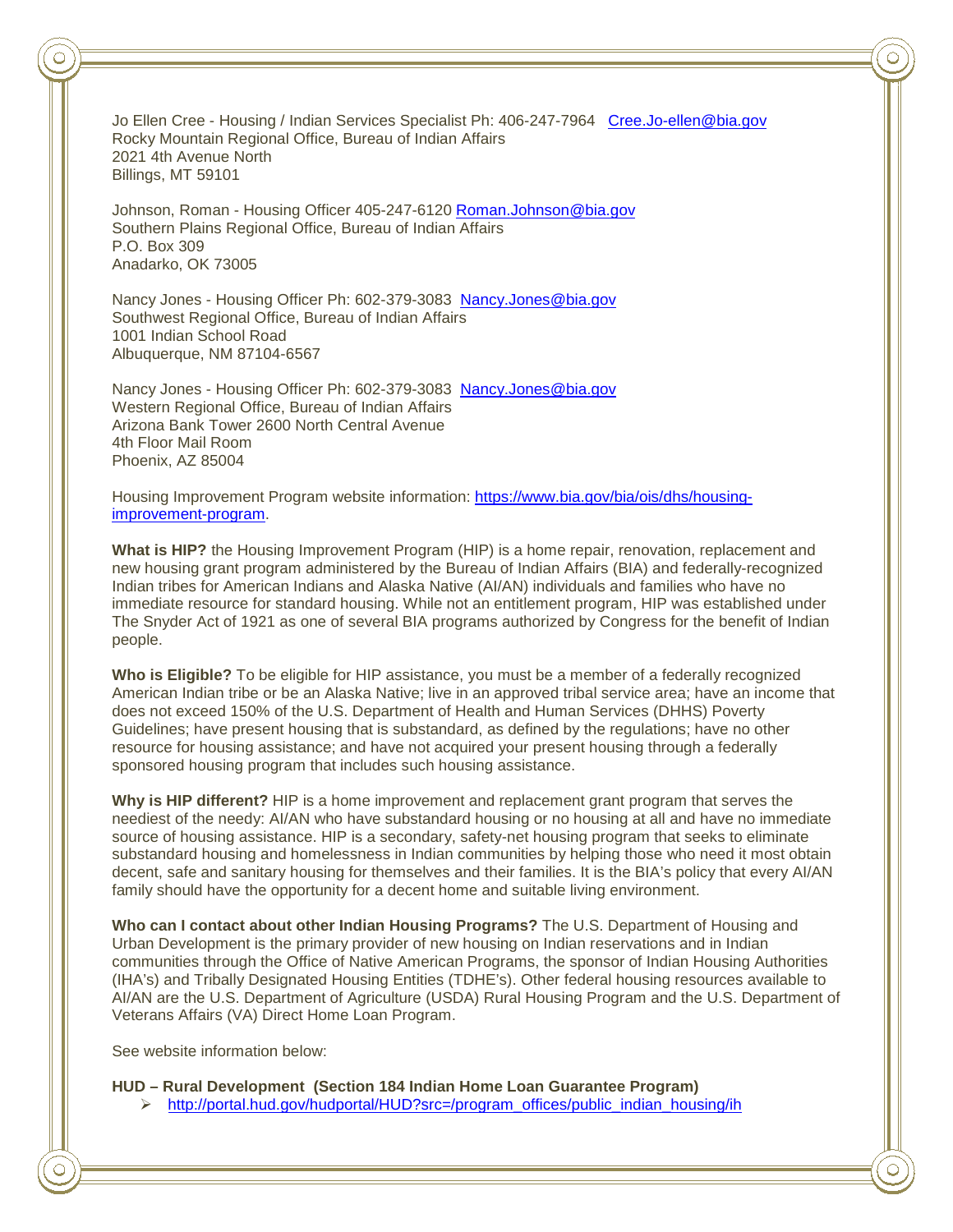#### **USDA – Rural Development (Direct 502 Program & 504 Programs)**

[www.rurdev.usda.gov/Home.html](http://www.rurdev.usda.gov/Home.html)

#### **VA – Native American Direct Loan Program**

[www.benefits.va.gov/homeloans](http://www.benefits.va.gov/homeloans)

### **Native Community Development Financial Institutions**

- [www.nativecdfi.net](http://www.nativecdfi.net/)
- <http://nativecdfi.net/membership/member-roster/>

**Federal Home Loan Bank (Affordable Housing Program) or (Native American Homeownership Initiative)** 

[www.fhlbanks.com/](http://www.fhlbanks.com/)

**How are HIP funds distributed?** HIP funds are distributed on the basis of the number of eligible applicants and their estimated cost of program services. Funds are distributed to tribes through Public Law 93-638 contracts or Self-Determination compacts or to BIA offices for the delivery of program services to the most-needy eligible applicants. Persons interested in performing housing repair, renovation or construction should contact the tribal governments or Bureau of Indian Affairs offices, with which they are interested in working, for information on available projects.

**What does HIP provide?** Interim Improvements: Provides up to \$7,500 in housing repairs for conditions that threaten the health and/or safety of the occupants. Repairs and Renovation: Provides up to \$60,000 in repairs and renovation to improve the condition of a homeowner's dwelling to meet applicable building code standards. Replacement Housing: Provides a modest replacement home if a homeowner's dwelling cannot be brought to applicable building code standards. New Housing: Provides a modest new home if you do not own a home, you may be eligible if you are the owner or leaseholder of land suitable for housing and the lease is for not less than 25 years at the time assistance is received

**What is a Tribal Service Area?** An approved tribal service area is a geographical area designated by a tribe and approved by the BIA where HIP services can be delivered. To find out if you live in an approved tribal service area, contact your local tribal or BIA Housing Office.

**What is the HIP Income Guideline?** The HIP Income Guideline is comprised of two charts, one for the Lower 48 states and the other for Alaska. The income figures on the chart establish the points you will receive for the first Need Ranking Factor based on Annual Household Income. Applicants with an annual household income exceeding 150 percent of the federal Poverty Guideline are not eligible for the program.

**How can I apply or get more information?** To see if you qualify for HIP assistance, obtain an application, or get more information about HIP, see Brochure and other BIA programs, contact your local tribal or BIA Regional Housing Office. Please send your completed application to your local tribal servicing office.

**Does it matter where I live in order to apply?** Yes, you must live within **your** tribe's servicing area.

**If I live within another tribe's servicing area, can I apply?** Yes, provided that you have their permission to be included on their Tribal Work Plan.

**I live in California and the BIA's Regional Office in Sacramento services California; as a Native American member of the Cherokee Tribe, why can't I apply for HIP?** You can, provided you live within your tribe's servicing area. The Cherokee Nation is in Oklahoma, so you would have to be living within their servicing area in Oklahoma. The Regional Offices service those federally recognized tribes that are located within their specific regional boundary (i.e., the Regional Office in Sacramento services all the tribes within the state of California).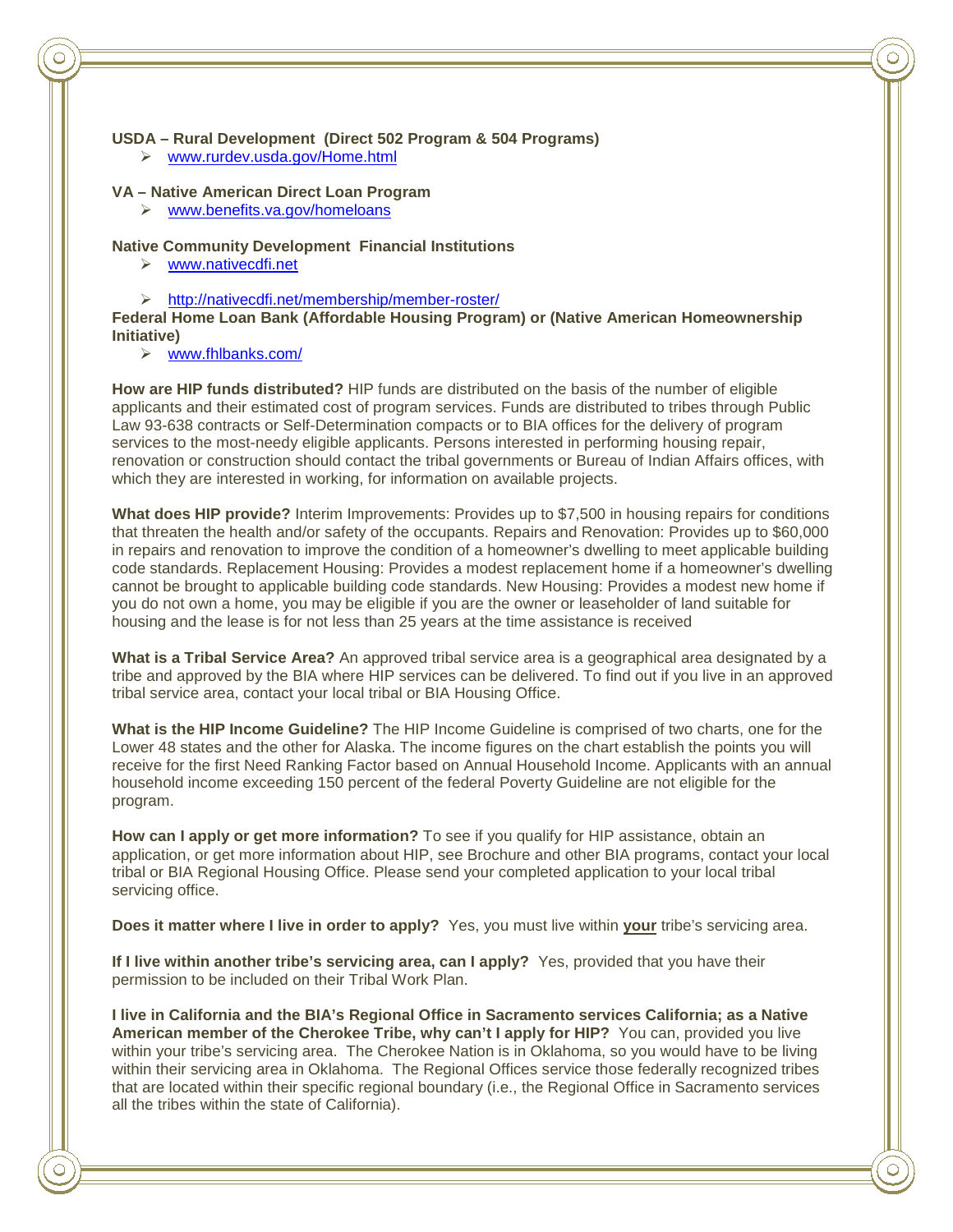**I have applied for the past six (6) years and every year I am eligible but I never get funding; why I'm at the top of my Tribe's work plan?** Your tribe's Work Plan is combined every year with all the other tribes within your Region. Your application is not only competing with other applicants within your Tribe, but the Region, as well. How much funding your Region receives, will also play a part in how many applications will get funded. Every year the number of eligible applicants, the number of tribes participating, and the amount your Region receives is different.

**I submitted my application in March and it is now November; how come I haven't heard anything yet?** HIP funding is only received one (1) time each year, and your Tribes Work Plan is usually due to their BIA's Regional Office at the end of December. So if you submitted your application in March, if found eligible, your application would be on the upcoming Work Plan submittal (9 months away) in December. In addition, they would not know who, if any, of their applicants would get funded until approximately May/June (another 5 to 6 months).

**What can I do, if anything, to get more points?** Unfortunately, unless you have a life change event (marriage, birth, someone in your household becomes disabled, etc.) that will change your points up (+) or down (-) these points are something that cannot be controlled. The Down Payment Assistance factor (Category D) is the only factor that **IS** within your control. If you have the means, and are interested in applying for a loan to achieve homeownership, upon credit approval, your application will receive an **additional 25 points**, towards HIP down payment assistance.

**I own an allotment of land along with other members of my family, can I apply?** Yes, but your application would not be able to be funded until you can get the other members of your family to sign over a portion of the land (where the house would be built) in your name only.

**What happens if my spouse dies and my in-laws no longer wants me living on his/her land in my Category C home?** This has no easy answer, which is why we strongly recommend getting the family member(s) to sign over that specific portion of their land to you, solely in your name. Instances where it is a sublease between family members you may want to obtain legal advice beforehand, otherwise your family may ultimately end up incurring the cost to remove the house, transport it, and replace it somewhere else.

**My parent(s) received their house through HIP and have passed away, who owns the house?** The answer to this question is, **it depends**; and you will likely be asked many questions before attaining your answer. You should first contact your tribal servicing housing office, BIA Agency, or Regional Housing Officer. It's a good idea to have the answers to some of the following questions: What was the name(s) of the actual HIP recipient?, Date received HIP assistance?, Did they have a Will in place? Did they name a Successor on the Grant Agreement? Have you contacted the Tribal Court & Probate?

**What happens if I pass away while living in my Category C home?** Like the question above, **it depends**. If you have a Will it will go to the person named in your Will. If you named a Successor on your Grant Agreement, it should go to the person you named. Otherwise, the decision will end up with Tribal Court & Probate.

**What happens if I pass away while my Category C home is under construction and I have not signed any agreements yet?** In most cases, the award will stay with the family and construction will continue as planned; however, it is ultimately the Tribes decision. Many factors will come into play, who owns the land you or tribe, was your spouse/partner/significant other also listed on your application, etc.

**What happens if I am going to receive HIP assistance for a new home or renovation and I pass away and have not signed any agreements yet?** Same as previous question, in most cases, the award will stay with the family and construction will continue as planned; especially in the case of the renovation.